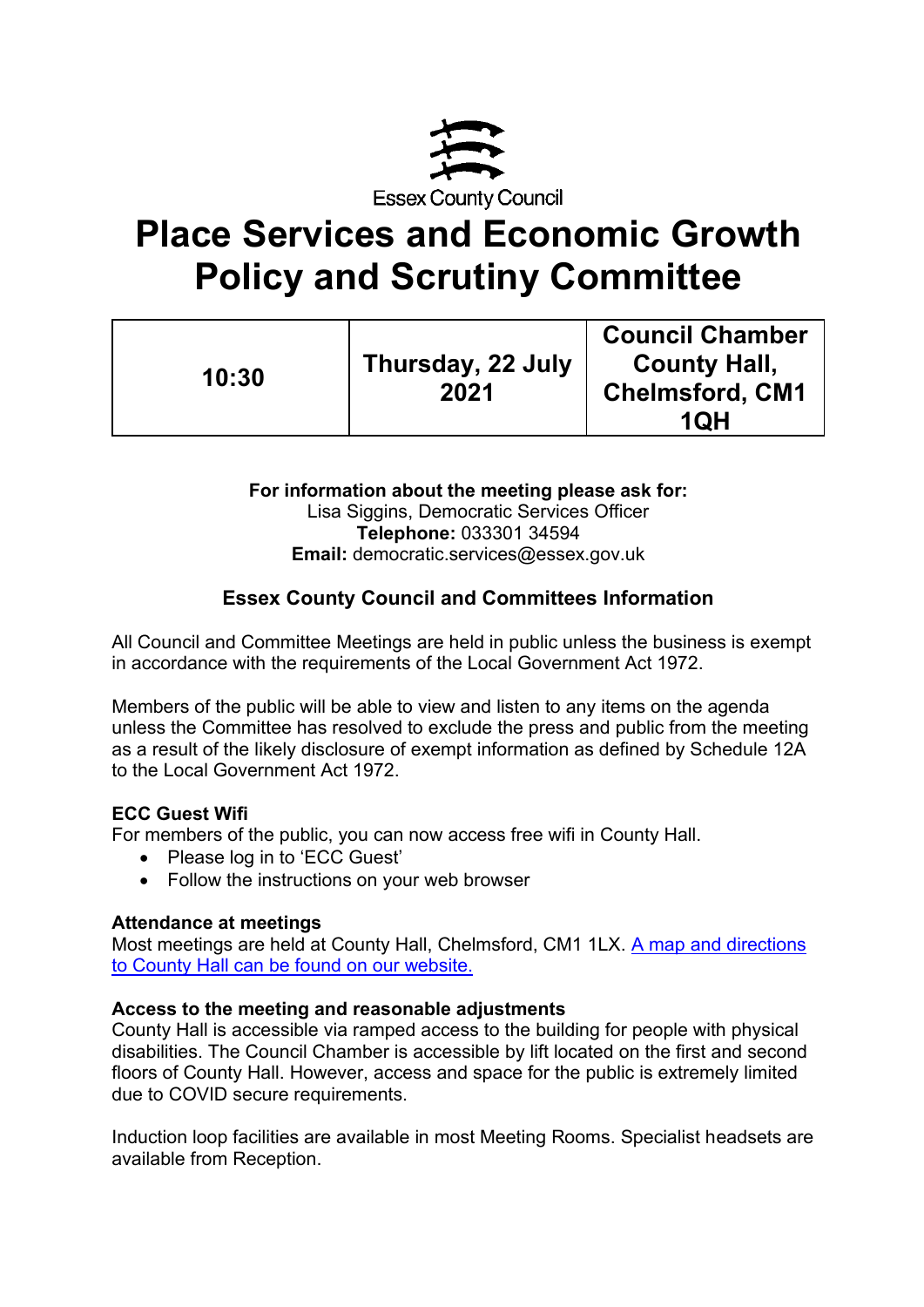#### **Accessing Documents**

If you have a need for documents in, large print, Braille, electronically or in alternative languages and easy read please contact the Democratic Services Officer before the meeting takes place. For further information about how you can access this meeting, contact the Democratic Services Officer.

The agenda is also available on the Essex County Council website, www.essex.gov.uk From the Home Page, click on 'Running the council', then on 'How decisions are made', then 'council meetings calendar'. Finally, select the relevant committee from the calendar of meetings.

#### **Audio recording of meetings**

Please note that in the interests of improving access to the Council's meetings, a sound recording is made of the public parts of many of the Council's Committees. The Chairman will make an announcement at the start of the meeting if it is being recorded.

We are experimentally streaming some meetings on the ECC Democracy YouTube [Channel.](https://eur02.safelinks.protection.outlook.com/?url=https%3A%2F%2Fwww.youtube.com%2Fchannel%2FUCOOP9vKq82ogpyG1gtCnyHQ&data=04%7C01%7C%7Cafdf498032bb42bc576a08d91924b56e%7Ca8b4324f155c4215a0f17ed8cc9a992f%7C0%7C0%7C637568467711384149%7CUnknown%7CTWFpbGZsb3d8eyJWIjoiMC4wLjAwMDAiLCJQIjoiV2luMzIiLCJBTiI6Ik1haWwiLCJXVCI6Mn0%3D%7C1000&sdata=FgEVbcbF%2B%2BFaK4TM2n9gtpI%2FxpckuP2MVd7WhX7bG6A%3D&reserved=0) You may wish to see if this meeting is being streamed but please remember that this is an experimental service. There is also an [audio broadcast accessible via](https://cmis.essex.gov.uk/essexcmis5/CalendarofMeetings.aspx)  [our website.](https://cmis.essex.gov.uk/essexcmis5/CalendarofMeetings.aspx)

If you are unable to attend and wish to see if the recording is available, you can visit the ECC Democracy YouTube Channel or, for the audio recording check the [Calendar](https://cmis.essex.gov.uk/essexcmis5/CalendarofMeetings.aspx)  [of Meetings](https://cmis.essex.gov.uk/essexcmis5/CalendarofMeetings.aspx) any time after the meeting starts. Any audio available can be accessed via the box in the centre of the page, or the links immediately below it.

Should you wish to record the meeting, please contact the officer shown on the agenda front page.

**Pages** 

- **1 Membership, Apologies, Substitutions and Declarations of Interest 5 - 5**
- **2 Appointment of Vice-Chairman**
- **3 Minutes from the previous meeting** To approve as a correct record the Minutes of the meeting held on 25 February 2021. **6 - 9**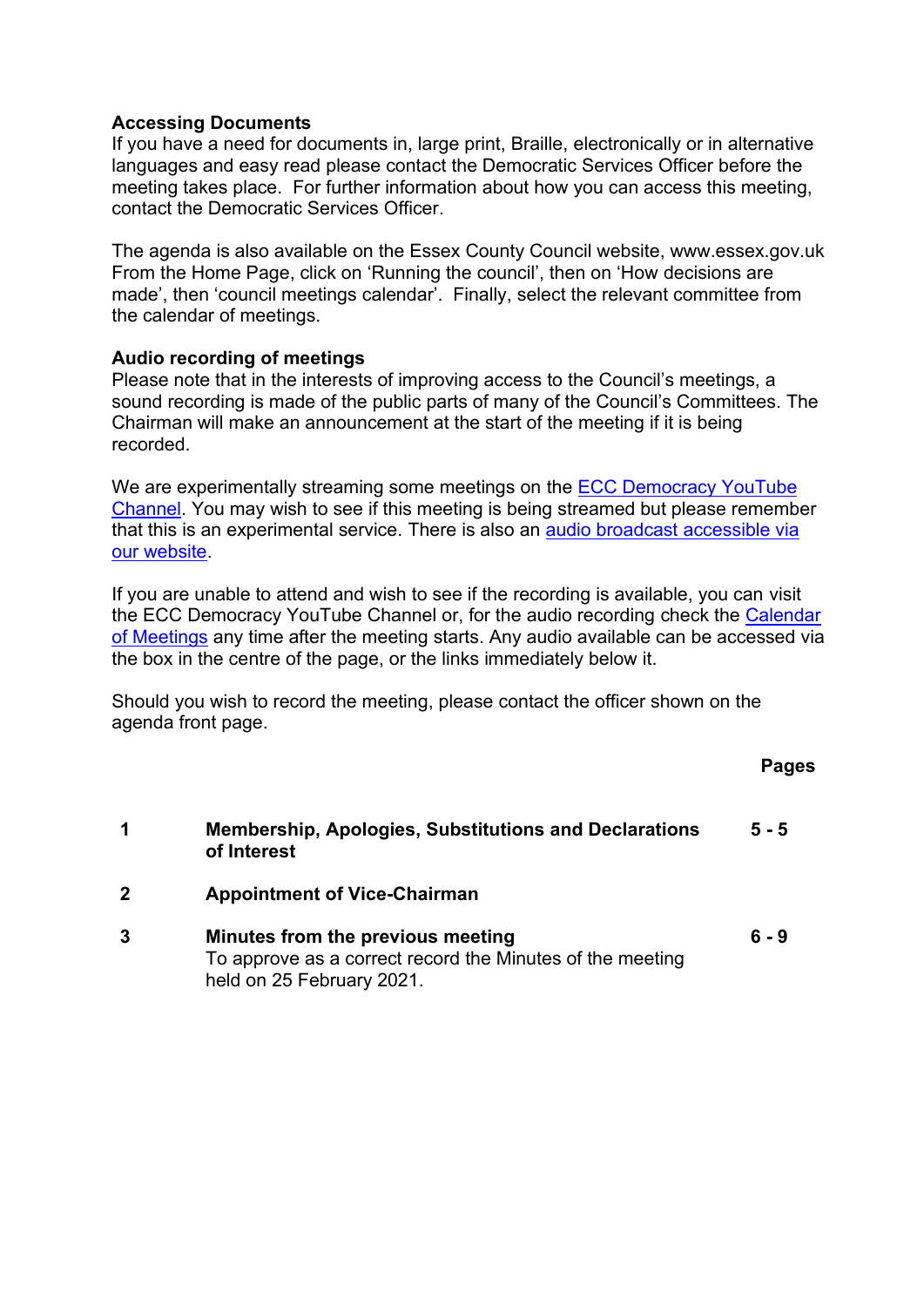#### **4 Questions from the Public**

A period of up to 15 minutes will be allowed for members of the public to ask questions or make representations on any item on the agenda for this meeting. No statement or question shall be longer than three minutes and speakers will be timed.

Please note that members of the public wishing to ask a question must email democratic.services@essex.gov.uk by noon on the day before the meeting (21 July) and that questions must relate to an item on the agenda for the meeting.

## **5 Climate Change**

Members to receive a verbal update and presentation from Sam Kennedy, Director, Environment and Climate Change **Action** 

#### **6 Work Programme**

Members to receive an update on the current committee work programme.

**10 - 13**

## **7 Date of Next Meeting**

To note that the next meeting of the Committee will take place on Thursday 23 September 2021, in County Hall.

#### **8 Urgent Business**

To consider any matter which in the opinion of the Chairman should be considered in public by reason of special circumstances (to be specified) as a matter of urgency.

# **Exempt Items**

(During consideration of these items the meeting is not likely to be open to the press and public)

The following items of business have not been published on the grounds that they involve the likely disclosure of exempt information falling within Part I of Schedule 12A of the Local Government Act 1972. Members are asked to consider whether or not the press and public should be excluded during the consideration of these items. If so it will be necessary for the meeting to pass a formal resolution:

**That the press and public are excluded from the meeting during the consideration of the remaining items of business on the grounds that they involve the likely disclosure of exempt information falling within Schedule 12A to the Local Government Act 1972, the specific paragraph(s) of Schedule 12A engaged being set out in the report or appendix relating to that item of business.**